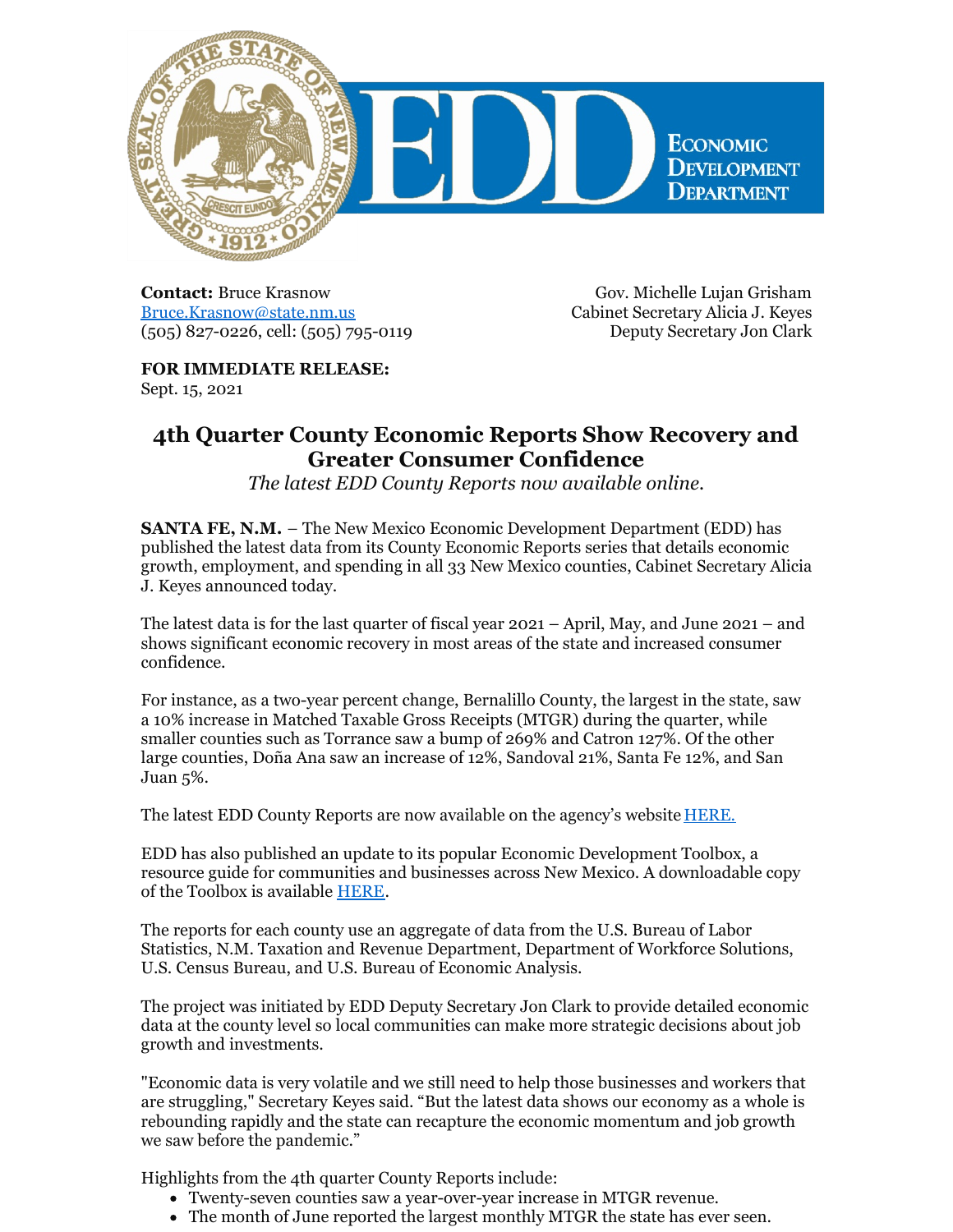- Eddy and Lea Counties represented 16.5% of the state's total reported MTGR, which is slightly less than Q4 FY20, when the counties combined to represent 17% of the state's total reported MTGR. The monthly MTGR for New Mexico in June for the mining, quarrying, and oil and gas extraction industry reported the largest amount since March of 2020.
- Some counties, like Luna and Roosevelt, saw a decrease in MTGR due to exceptionally high receipts a year ago from construction. When comparing Q4 FY20 to Q4 FY21 the construction industry for New Mexico reported a year-over-year loss of \$405 million or 16%.
- Twenty-eight counties had an increase in MTGR compared to two years ago (prepandemic, Q4 FY19) indicating recovery is in progress.

*Matched Taxable Gross Receipts (MTGR) are the best tax data available to show underlying economic activity. The data collection process matches a tax payment with reported receipts for each taxpayer by industry.*

Below are examples of year-over-year data for all industries noted in the reports. Each county has an individual report with break-downs for specific sectors.

| All Industries FY21-Q4 YOY Change in MTGR |        |                        |        |  |  |
|-------------------------------------------|--------|------------------------|--------|--|--|
| <b>Bemalillo County</b>                   | 17%    | <b>McKinley County</b> | 21%    |  |  |
| <b>Catron County</b>                      | 149%   | Mora County            | 1%     |  |  |
| Chaves County                             | $-1%$  | New Mexico             | 10%    |  |  |
| Cibola County                             | 21%    | Otero County           | 14%    |  |  |
| Colfax County                             | 37%    | Quay County            | 7%     |  |  |
| Curry County                              | 7%     | Rio Arriba County      | 14%    |  |  |
| De Baca County                            | 40%    | Roosevelt County       | $-66%$ |  |  |
| Dona Ana County                           | 6%     | San Juan County        | 11%    |  |  |
| <b>Eddy County</b>                        | $-1%$  | San Miguel County      | 11%    |  |  |
| <b>Grant County</b>                       | 15%    | Sandoval County        | $-11%$ |  |  |
| <b>Guadalupe County</b>                   | 58%    | Santa Fe County        | 32%    |  |  |
| <b>Harding County</b>                     | 3%     | Sierra County          | 17%    |  |  |
| <b>Hidalgo County</b>                     | 6%     | Socorro County         | 22%    |  |  |
| Lea County                                | 18%    | <b>Taos County</b>     | 32%    |  |  |
| Lincoln County                            | 37%    | <b>Torrance County</b> | 38%    |  |  |
| Los Alamos County                         | $-3%$  | <b>Union County</b>    | 23%    |  |  |
| Luna County                               | $-65%$ | Valencia County        | 22%    |  |  |